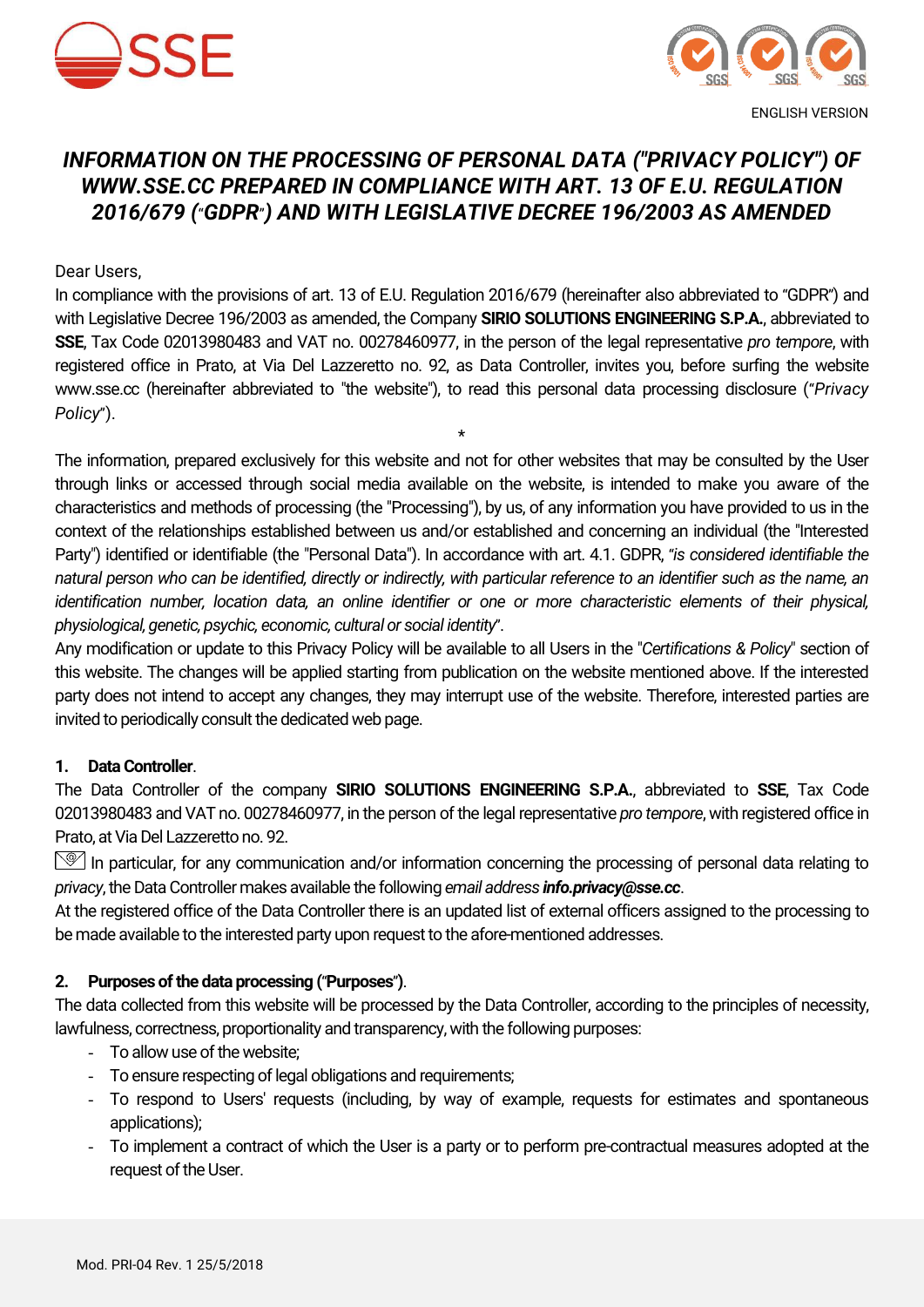



#### **3. Data processed**.

The Data Controller collects data freely provided by the User through the voluntary compilation of *contact forms* and/or through the sending of e-mails or other communication instruments. By browsing this website certain personal data is acquired relating to the use of Internet communication protocols. This data is acquired with the exclusive purpose of allowing the usability of the website and is collected in aggregate form, but could, through processing and association with data held by third parties, allow users to be identified.

The navigation data is used for statistical purposes on the use of the website and to check correct functioning of the website. In particular, it is specified that cookies are not used for the purpose of profiling, but only technical cookies, with the aim of improving the browsing quality of the User within the website in question, as better specified in the section entitled "cookies".

The sending and transmission of communications, voluntary and optional, through the website or by e-mail, involves the acquisition of personal data provided by the interested party with the purpose of allowing communications and of processing any requests in compliance with that is specified in this information.

The user may upload their *curriculum* into the dedicated section "JOBS & CAREERS". These operations involve the Data Controller acquiring personal data, such as the address, e-mail or telephone numbering, necessary to fulfil the requests of users and personal data contained in the Curriculum Vitae, belonging to particular data categories" according to art. 9 para.1 of EU Regulation 679/2016. Failure to consent through authorisation to the processing of the afore-mentioned data by the interested party (providing authorisation at the bottom of the curriculum) denies the Data Controller the possibility of complying with the User's request, with the consequent inability to evaluate the profile for a possible working collaboration.

## **4. Processing method**.

Data processing is carried out with the aid of electronic and/or paper instruments, according to a logic strictly related to the purposes indicated above and, in any case, adopting organizational and IT procedures and measures suitable to protect its security, confidentiality, relevance and non-excess.

#### **5. Communication of the collected data**.

The personal data is in no case subject to disclosure or communication to third parties, unless specifically authorised by the interested party or in any case only where necessary for the performance of the purposes indicated above.

Personal data is treated internally by persons authorised to process the data (the "Authorised persons") under the responsibility of the Data Controller for the purposes indicated above.

Personal data may be communicated to external subjects, designated to performing of the instrumental and/or accessory functions in the performance of our business activity, who will process such data on our behalf. These persons will be appointed as External data Processors ("External Processors"), in accordance with the provisions of art. 28 GDPR. An updated list of External Processors is available at the registered office of the Data Controller, which will be provided to the interested party upon written request to the afore-mentioned addresses.

Apart from the above cases, personal data may also be disclosed to additional recipients and/or categories of recipients (the "Recipients" and the "Categories of Recipients"), only for the performance of the activities related to the pre-contractual and/or contractual relationship between us and/or to fulfil legal obligations and/or orders of the Authorities, and always in compliance with the guarantees provided by the GDPR and the guidelines of the Italian Data Authority, as well as by the Commission established in compliance with the afore-mentioned GDPR. Without prejudice to the foregoing, personal data will in no case be disseminated and/or communicated to third parties, unless specifically agreed by the interested party and in any case always only when necessary for the completion of the purposes. If, for technical and/or operational reasons, it is necessary to make use of subjects or associated companies and/or subsidiaries located outside the European Union, they will be appointed External Processors and the transfer of Personal Data to them, limited to the performance of specific processing activities, will be regulated in accordance with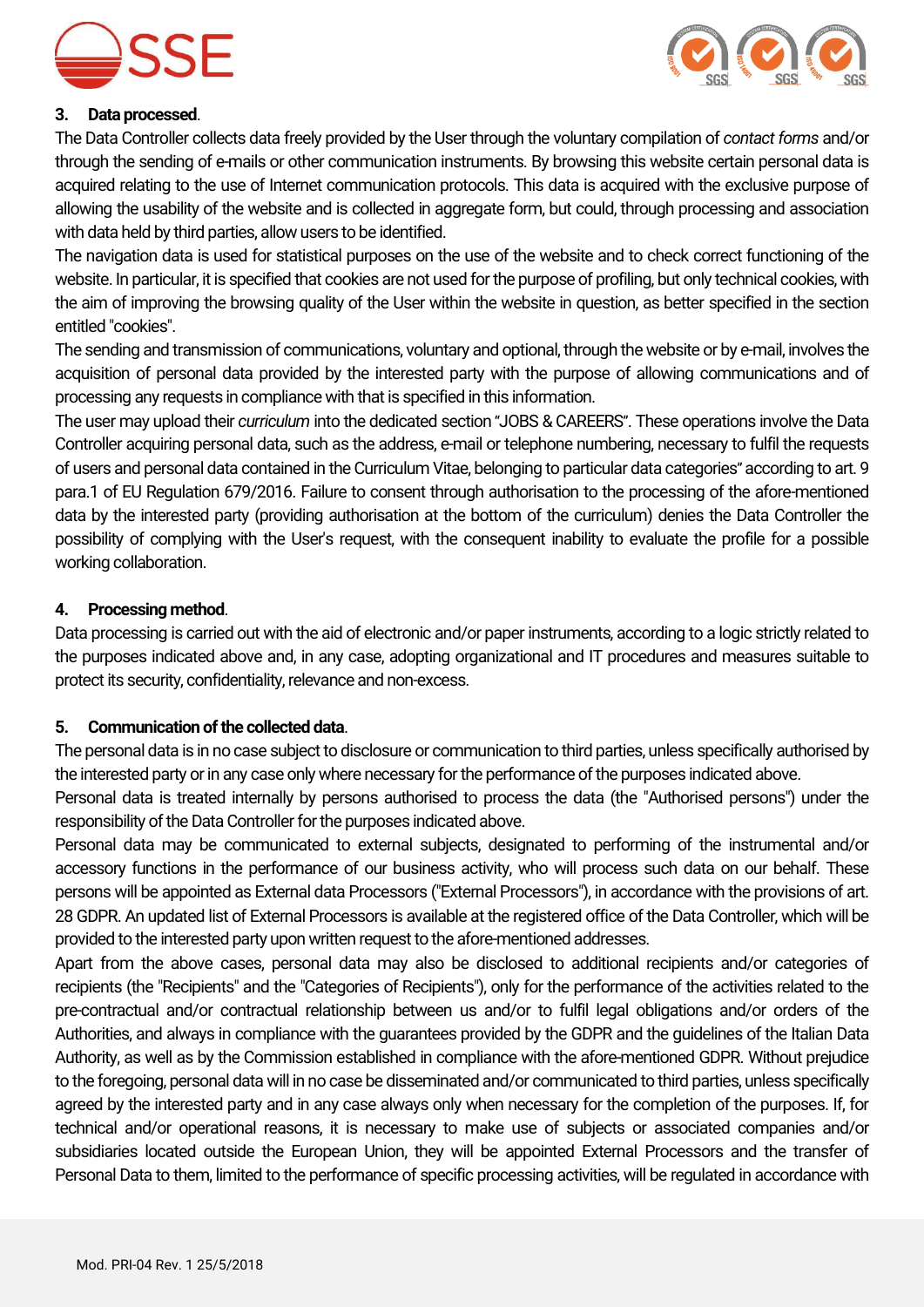



the provisions of the GDPR, taking all the necessary precautions to ensure the total protection of personal data and basing this transfer on the assessment of appropriate guarantees (including, by way of example, decisions on the adequacy of third country recipients expressed by the European Commission, adequate guarantees expressed by the third party recipient pursuant to Article 46 GDPR, etc.). In any case, the Data Subject may request more details from the Data Controller if the personal data has been processed outside the European Union, requesting evidence of the specific guarantees adopted.

#### **6. Legal basis**.

The personal data processed by the Data Controller is provided voluntarily by Users by browsing the site, or by sending an e-mail, filling in the appropriate *forms* and ticking the relevant *boxes* required.

## **7. Mandatory or optional nature of data provision**.

We inform you that the provision of the requested data is optional but necessary as the refusal to issue it has the consequence of the impossibility to continue visiting the website. The interested party, by browsing this website, voluntarily consents to the communication and processing of his personal data and navigation data.

The sending and transmission of communications, voluntary and optional, through the completion of the appropriate *forms* included on the website or by e-mail, involves the acquisition of personal data provided by the person concerned with the purpose of allowing communications and fulfilling any requests. For the same reasons, as well as for the purpose of correct management of the existing relationship, we also ask you to inform us of any changes to the Personal Data already collected, as soon as they have occurred.

#### **8. Minors.**

The Data Controller does not carry out any processing of the personal data of minors without the consent of their parents or guardians.

#### **9. Retention period**.

Personal data will be kept by the Data Controller for the period strictly necessary to pursue the Purposes, normally for a period not exceeding three years in the case of spontaneously transmitted *curricula*, or until termination of the existing contractual relationships, without prejudice to a further period of retention that may be imposed by law.

Personal data will be kept for a further period if there is a requirement to manage any disputes or issues, and in any case for the assessment, exercise or defence of a right in court.

#### **10. Rights of the interested party and how to exercise them**.

The interested party may, at any time, exercise the rights recognized by the GDPR (the "Rights of the interested party"), and in particular:

- $\rightarrow$  Art. 15 Right of access of the interested party: The interested party has the right to access their data and the related processing. This right is substantiated by the possibility of obtaining confirmation of whether or not data is being processed, or the possibility of requesting and receiving a copy of the personal data being processed.
- Art. 16 Right of rectification: The interested party has the right to obtain from the Data Controller the correction of inaccurate personal data concerning them without undue delay. Taking into account the purposes of the processing, the data subject has the right to obtain the integration of incomplete personal data, also by providing an additional declaration.
- Art. 17 Right to cancellation ("right to be forgotten"): The interested party has the right to request from the Data Controller that the personal data concerning them be deleted and no longer subject to processing and in some cases, where there are justified reasons, to obtain the cancellation without unjustified delay when the purpose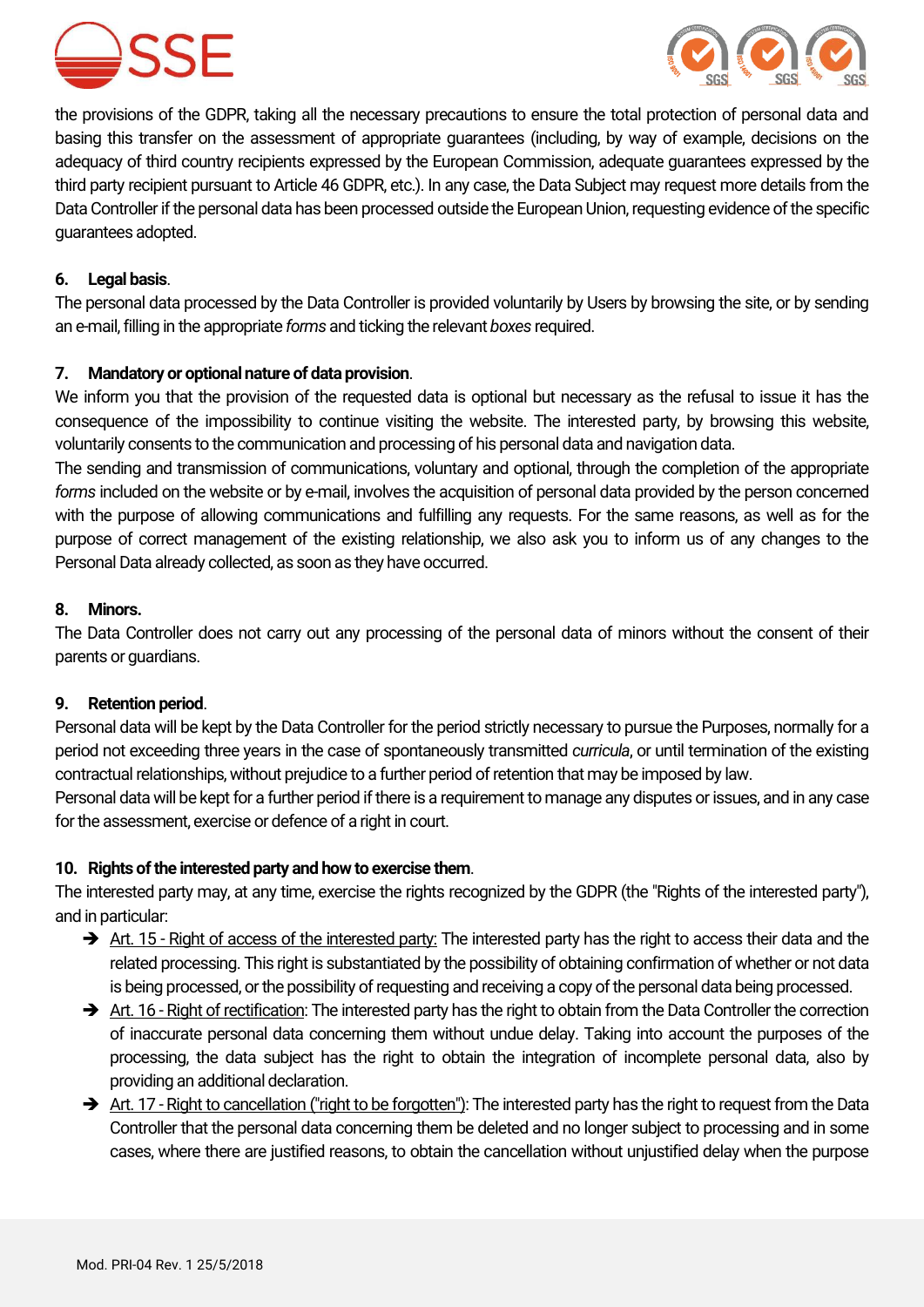



of the processing non longer exists, the consent was revoked, opposition to the processing was made or when the processing of personal data is not otherwise compliant with the Rules.

- $\rightarrow$  Art. 18 Processing limitation right: The interested party has the right to limit the processing of their data in case of inaccuracies, disputes or as an alternative measure to cancellation.
- $\rightarrow$  Art. 20 Right to data portability: The interested party, with the exception of the hypothesis in which the data is archived by means of non-automated processing (e.g. in paper format), has the right to receive personal data that concerns them in a structured, commonly readable and automatic format, where reference is made to data supplied directly by the interested party, with express consent or on the basis of a contract, and to request that the same be transmitted to another data controller, if technically feasible.
- $\rightarrow$  Art. 21 Opposition right: The interested party has the right to oppose at any time, for reasons related to their particular situation, the processing of personal data concerning them.

If the interested party wishes to exercise one of the rights listed above they must address their request directly to the Data Controller at the addresses indicated above, except for the right to lodge a complaint to be sent to the Data Authority or to file an appeal before the competent Judicial Authority.

The data subject also has the right to withdraw their consent at any time by sending a specific request to the Data Controller. The withdrawal of consent, in any case, does not affect the lawfulness of the treatment based on the consent given prior to the revocation.

The deadline for the reply to the interested party is, for all the rights (including the right of access), 1 month, extendible up to 3 months in cases of particular complexity. Art. 12 of the GDPR in any case applicable.

# **11. Cookies disclosure**.

Cookies are small text files that the websites visited by users send to their terminals, where they are stored to be retransmitted to the same websites during subsequent visits. Cookies are used for different purposes, have different characteristics and can be used either by the owner of the site being visited or by third parties.

TECHNICAL COOKIES THAT DO NOT REQUIRE CONSENT

A) Cookies related to activities that are strictly necessary for operation of the website and for provision of the service: these are cookies aimed at guaranteeing normal navigation of the website. In most cases, these are session cookies.

B) Cookies related to the activities of saving preferences and optimisation: cookies that allow the User to browse the website according to the selected criteria (such as language, currency, the contents of the cart during online purchases) in order to allow the use of services rendered and/or to improve them. All technical cookies do not require consent so they are installed automatically following access to the website and are not used for other purposes.

- COOKIES MANAGED BY THIRD PARTIES: Through this website are also installed cookies managed by third parties. You will find below some indications and a link to the Privacy Policy and to the consent form of each of them. For all of them you can express your consent by closing this page or by going to another page of the website. A) SOCIAL NETWORK COOKIES: They are used for sharing content on social networks. You will find below the name of the third parties that manage them, and for each of them the link to the page where you can receive information on the processing and express your consent.

Facebook: Cookie policy and consent form o[n https://www.facebook.com/about/privacy/cookies](https://www.facebook.com/about/privacy/cookies)

B) STATISTICAL COOKIES: They are used for sharing content on social networks. You will find below the name of the third parties that manage them, and for each of them the link to the page where you can receive information on the processing and express your consent.

Google Analytics: Cookie policy and consent form o[n https://tools.google.com/dlpage/gaoptout?hl=it](https://tools.google.com/dlpage/gaoptout?hl=it)

Prato, 25<sup>th</sup> May 2018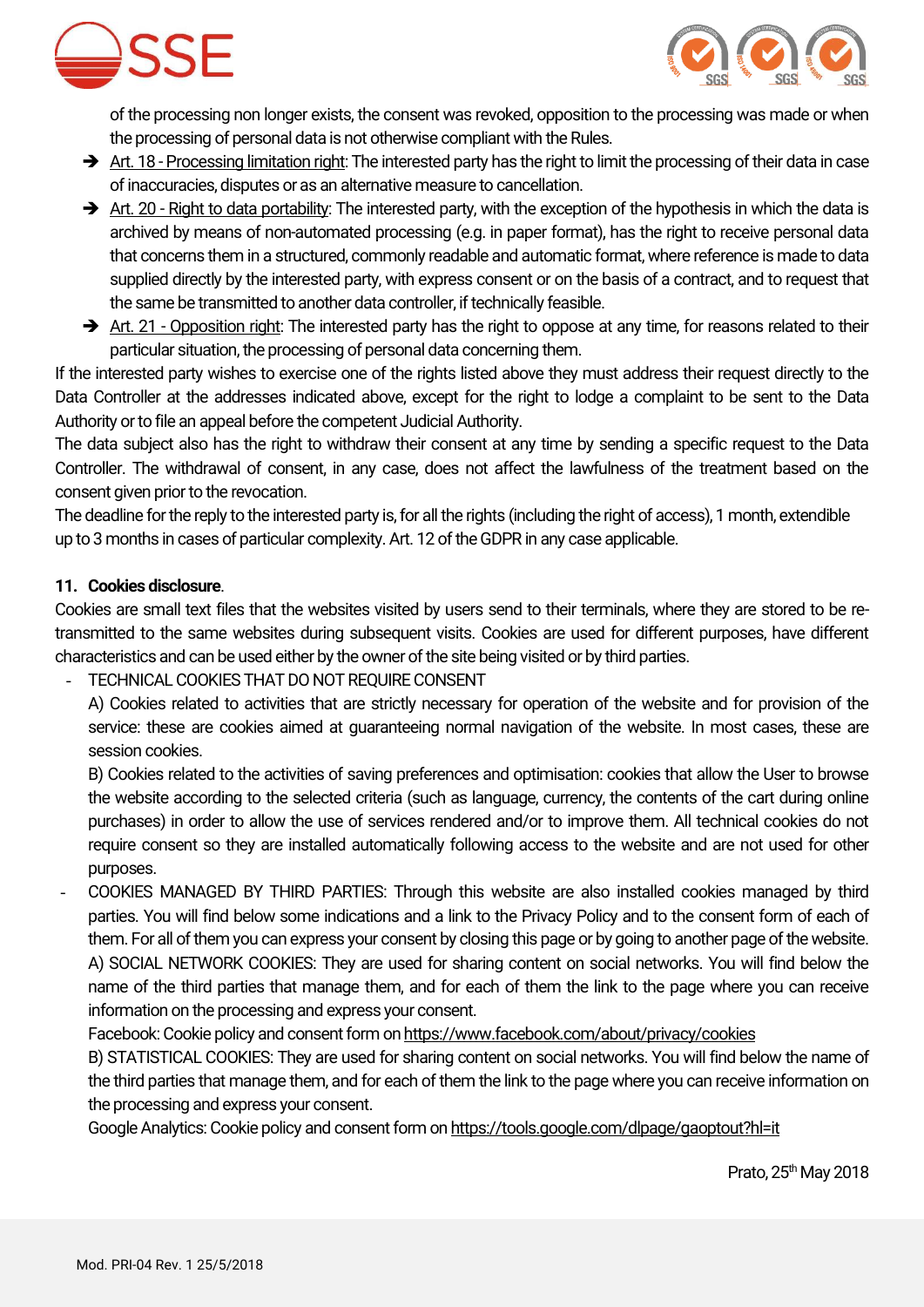



# *INFORMATIVA SUL TRATTAMENTO DEI DATI PERSONALI ("PRIVACY POLICY") DI WWW.SSE.CC RESA IN CONFORMITÀ ALL'ART. 13 DEL REGOLAMENTO U.E. 2016/679 ("GDPR") E DEL D.LGS. 196/2003 E S.M.I.*

#### Gentili Utenti,

in osservanza a quanto previsto dall'art. 13 del Regolamento U.E. 2016/679 (di seguito anche solo "GDPR") e dal D. Lgs. 196/2003 e s.m.i., la Società **SIRIO SOLUTIONS ENGINEERING S.P.A.**, in sigla **SSE**, C.F. 02013980483 e P.IVA 00278460977, in persona del legale rappresentante *pro tempore*, con sede legale in Prato, in Via Del Lazzeretto n. 92, nella sua qualità di Titolare del trattamento, Vi invita, prima di intraprendere la navigazione del sito www.sse.cc (di seguito anche solo "il sito web"), a prendere visione della presente informativa sul trattamento dei dati personali ("*Privacy Policy*").

\*

L'informativa, resa esclusivamente per il presente sito web e non per altri siti web eventualmente consultati dall'Utente tramite link o ai quali si accede mediante social disponibili sul sito web, ha la finalità di renderVi consapevoli delle caratteristiche e delle modalità del trattamento (il "Trattamento"), da parte nostra, di qualsiasi informazione da Voi fornitaci nell'ambito dei rapporti tra noi instaurati e/o instaurandi e riguardanti una persona fisica (l'"Interessato") identificata o identificabile (i "Dati personali"). A norma dell'art. 4.1. GDPR, "*si considera identificabile la persona fisica che può essere identificata, direttamente o indirettamente, con particolare riferimento a un identificativo come il nome, un numero di identificazione, dati relativi all'ubicazione, un identificativo online o a uno o più elementi caratteristici della sua identità fisica, fisiologica, genetica, psichica, economica, culturale o sociale*".

Qualsiasi modifica o aggiornamento alla presente Privacy Policy sarà disponibile per tutti gli Utenti nella sezione "*Certifications & Policy*" del presente sito. Le modifiche si applicheranno a far data dalla pubblicazione sul sito web sopra richiamato. Qualora l'interessato non intenda accettare le eventuali modifiche, potrà interrompere l'utilizzo del sito. Si invitano, pertanto, gli interessati a consultare periodicamente la pagina web dedicata.

#### **1. Titolare del Trattamento**.

Il Titolare del trattamento è la Società **SIRIO SOLUTIONS ENGINEERING S.P.A.**, in sigla **SSE**, C.F. 02013980483 e P.IVA 00278460977, in persona del legale rappresentante *pro tempore*, con sede legale in Prato, in Via Del Lazzeretto n. 92.

 $\mathbb{Q}$ ln particolare, per ogni comunicazione e/o informazione inerente al trattamento dei dati personali in materia *privacy*, il Titolare pone a disposizione il seguente indirizzo *email info.privacy@sse.cc*.

Presso la sede legale del Titolare è disponibile un elenco aggiornato dei responsabili esterni incaricati al trattamento da porre a disposizione dell'interessato previa richiesta ai suddetti indirizzi.

# **2. Finalità del trattamento dei dati ("Finalità")**.

I dati raccolti dal presente sito web verranno trattati dal Titolare, secondo principi di necessità, liceità, correttezza, proporzionalità e trasparenza, con le seguenti finalità:

- Permettere la fruizione del sito;
- Provvedere ad adempimenti e obblighi di legge;
- Per rispondere alle richieste degli Utenti (ivi incluse, a titolo esemplificativo, richieste di preventivo e candidature spontanee);
- Per eseguire un contratto di cui l'Utente è parte o per eseguire misure precontrattuali adottate su richiesta dell'Utente.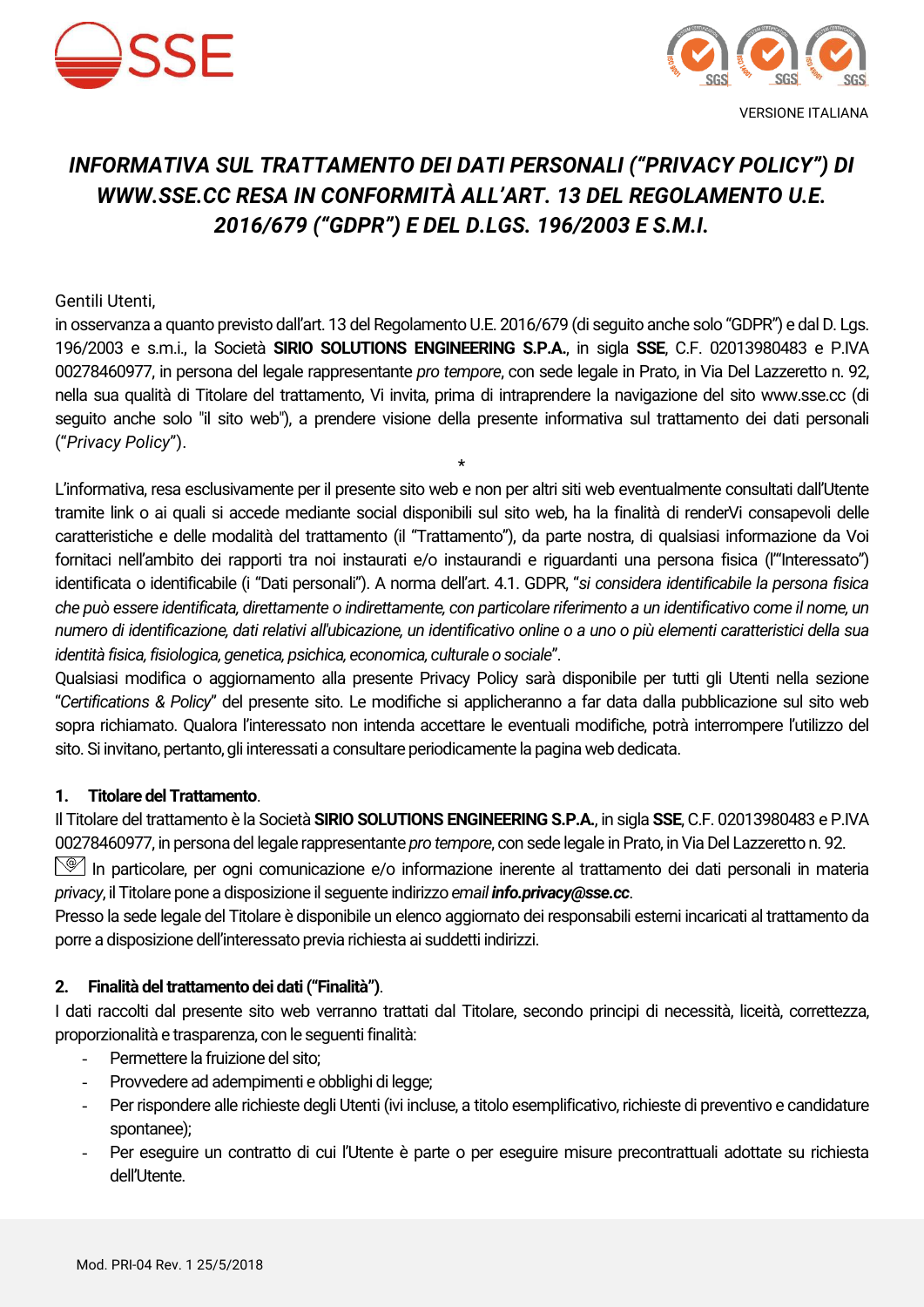



#### **3. Dati trattati**.

Il Titolare raccoglie i dati liberamente forniti dall'Utente mediante la compilazione volontaria di *form* di contatto e/o mediante l'invio di *e-mail* o altri strumenti di comunicazione. Mediante la navigazione del presente sito web vengono acquisiti alcuni dati personali relativi all'uso di protocolli di comunicazione internet. Tali dati sono acquisiti con l'esclusiva finalità di consentire la fruibilità del sito web e vengono raccolti in forma aggregata, ma potrebbero, attraverso elaborazioni ed associazioni con dati detenuti da terzi, permettere di identificare gli Utenti.

I dati di navigazione vengono utilizzati per finalità statistiche sull'uso del sito web e per controllare il corretto funzionamento del medesimo. In particolare si specifica che non vengono usati cookie con scopo di profilazione, ma solo cookie tecnici, con lo scopo di migliorare la qualità della navigazione dell'Utente all'interno del sito in questione, come meglio specificato nella parte rubricata "informativa cookie".

L'invio e la trasmissione di comunicazioni, volontaria e facoltativa, attraverso il sito web o mediante e-mail, comporta l'acquisizione dei dati personali forniti dall'interessato con la finalità di consentire le comunicazioni ed evadere eventuali richieste e ciò in conformità a quanto precisato nella presente informativa.

E' possibile, da parte dell'Utente caricare il proprio *curriculum* nella sezione dedicata "JOBS & CAREERS". Queste operazioni comportano da parte del Titolare l'acquisizione di dati personali, quali l'indirizzo, l'e-mail o la numerazione telefonica, necessarie per adempiere alle richieste degli Utenti e di dati personali contenuti all'interno del Curriculum Vitae, appartenenti a categorie di dati particolari" secondo l'art. 9 par.1 del Regolamento U.E. 679/2016. Il mancato consenso mediante autorizzazione al trattamento dei predetti dati da parte dell'Interessato (mediante autorizzazione in calce al curriculum) nega al Titolare la possibilità di assecondare la richiesta dell'Utente, con la conseguente incapacità di valutare il profilo per un eventuale collaborazione lavorativa.

#### **4. Modalità deltrattamento**.

Il trattamento dei dati avviene con l'ausilio di strumenti elettronici e/o cartacei, secondo logiche strettamente correlate alle finalità sopra indicate e comunque adottando procedure e misure organizzative e informatiche, idonee a tutelarne la sicurezza, la riservatezza, la pertinenza e la non eccedenza.

#### **5. Comunicazione dei dati raccolti**.

I dati personali non sono in alcun caso oggetto di diffusione o comunicazione a terzi, salvo consenso specifico dell'interessato o comunque solo ove necessario per l'espletamento delle finalità sopra meglio indicate.

I dati personali sono trattati al nostro interno da soggetti autorizzati al Trattamento (gli "Autorizzati") sotto la responsabilità del Titolare per le Finalità sopra riportate.

I dati personali potranno essere comunicati a soggetti esterni, incaricati del compimento di funzioni strumentali e/o accessorie allo svolgimento della nostra attività aziendale, i quali tratteranno detti dati per nostro conto. Tali soggetti saranno nominati Responsabili esterni del Trattamento (i "Responsabili Esterni"), conformemente a quanto disposto dall'art. 28 GDPR. Presso la sede legale del Titolare è disponibile un elenco aggiornato dei Responsabili Esterni, che sarà fornito all'Interessato previa richiesta scritta ai suddetti recapiti.

Al di fuori dei casi che precedono, i dati personali potranno, altresì, essere comunicati ad ulteriori destinatari e/o categorie di destinatari (i "Destinatari" e le "Categorie di Destinatari"), solo per l'espletamento delle attività inerenti al rapporto precontrattuale e/o contrattuale tra noi instaurato e/o per adempiere ad obblighi di legge e/o ad ordini delle Autorità, e comunque sempre nel rispetto delle garanzie previste dal GDPR e dalle linee guida dell'Autorità Garante italiana, nonché dalla Commissione istituita in ottemperanza al predetto GDPR. Fatto salvo quanto precede, i dati personali non saranno in alcun caso oggetto di diffusione e/o comunicazione a terzi, salvo consenso specifico dell'Interessato e comunque sempre solo ove necessario per l'espletamento delle Finalità. Qualora, per questioni di natura tecnica e/o operativa, si renda necessario avvalersi di soggetti o società collegate e/o controllate ubicati/e al di fuori dell'Unione Europea, essi saranno nominati Responsabili Esterni ed il trasferimento dei Dati personali ai medesimi, limitatamente allo svolgimento di specifiche attività di Trattamento, sarà regolato in conformità con quanto previsto dal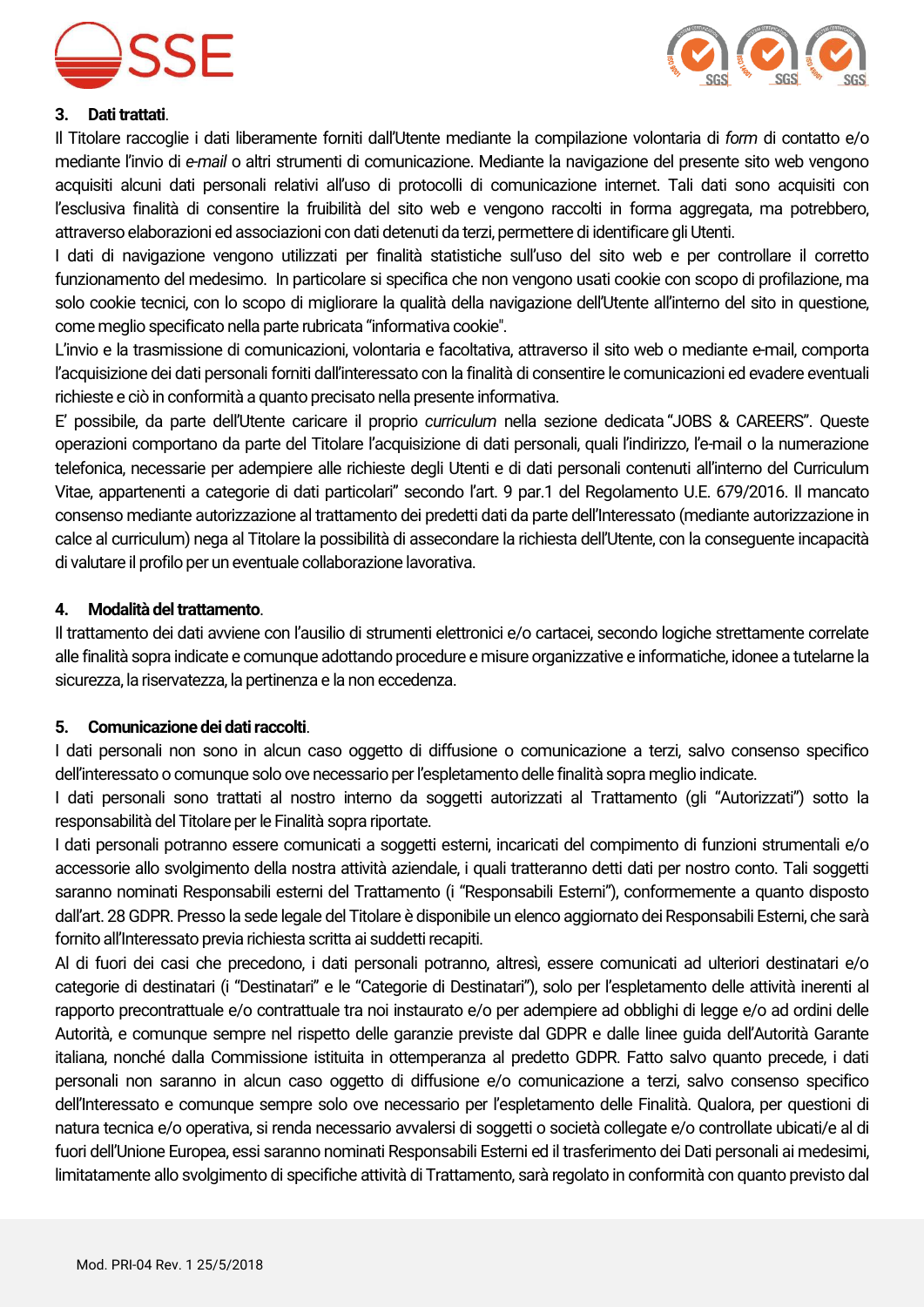



GDPR, adottando tutte le cautele necessarie al fine di garantire la totale protezione dei Dati personali e basando tale trasferimento sulla valutazione di opportune garanzie (tra le quali, a titolo esemplificativo, decisioni di adeguatezza dei Paesi terzi destinatari espresse dalla Commissione Europea, garanzie adeguate espresse dal soggetto terzo destinatario ai sensi dell'articolo 46 GDPR, etc.). In ogni caso, l'Interessato potrà richiedere maggiori dettagli al Titolare qualora i dati personali siano stati trattati al di fuori dell'Unione Europea, richiedendo evidenza delle specifiche garanzie adottate.

#### **6. Base giuridica**.

I dati personali trattati dal Titolare sono forniti volontariamente dagli Utenti mediante navigazione del sito, ovvero mediante invio di e-mail, compilazione degli appositi *form* e apposizione dei relativi *flag* richiesti.

#### **7. Natura obbligatoria o facoltativa del conferimento dei dati**.

Informiamo che il conferimento dei dati richiesti è facoltativo, ma necessario in quanto l'eventuale rifiuto al rilascio ha quale conseguenza l'impossibilità di continuare a visitare il sito web. L'interessato, mediante la navigazione nel presente sito web, acconsente volontariamente alla comunicazione e al trattamento dei suoi dati personali e ai dati di navigazione.

L'invio e la trasmissione di comunicazioni, volontaria e facoltativa, attraverso la compilazione degli appositi *form* inseriti nel sito web o mediante e-mail, comporta l'acquisizione dei dati personali forniti dall'interessato con la finalità di consentire le comunicazioni ed evadere eventuali richieste. Per le stesse ragioni, oltre che al fine di una corretta gestione del rapporto in essere, Vi chiediamo, altresì, di comunicarci eventuali variazioni dei Dati personali già raccolti, non appena le stesse si siano verificate.

#### **8. Minori.**

Il titolare non effettua alcuna operazione di trattamento dei dati personali di minorenni senza il consenso dei genitori.

#### **9. Periodo di conservazione**.

I dati personali verranno conservati dal Titolare per il periodo strettamente necessario al perseguimento delle Finalità, di regola per un periodo non superiore a tre anni nel caso dei *curriculum* spontaneamente trasmessi, ovvero fino alla cessazione dei rapporti contrattuali tra noi in essere, fatto salvo l'ulteriore periodo di conservazione che potrà essere imposto da norme di legge.

I dati personali verranno conservati per un periodo ulteriore nel caso emergano necessità di gestire eventuali contestazioni o contenziosi, e comunque per l'accertamento, l'esercizio o la difesa di un diritto in sede giudiziaria.

#### **10. Diritti dell'interessato e modalità di esercizio**.

L'Interessato, in ogni momento, potrà esercitare i diritti riconosciutigli dal GDPR (i "Diritti dell'Interessato"), ed in particolare:

- Art. 15 Diritto di accesso dell'interessato: L'interessato ha il diritto di accedere ai propri dati e ai relativi trattamenti. Tale diritto si sostanza nella possibilità di ottenere la conferma se sia o meno in corso un trattamento dei propri dati, ovvero nella possibilità di richiedere e ricevere una copia dei dati personali oggetto di trattamento.
- Art. 16 Diritto di rettifica: L'interessato ha il diritto di ottenere dal Titolare del trattamento la rettifica dei dati personali inesatti che lo riguardano senza ingiustificato ritardo. Tenuto conto delle finalità del trattamento, l'interessato ha il diritto di ottenere l'integrazione dei dati personali incompleti, anche fornendo una dichiarazione integrativa.
- Art. 17 Diritto alla cancellazione («diritto all'oblio»): L'interessato ha il diritto di richiedere al Titolare del trattamento che siano cancellati e non più sottoposti a trattamento i dati personali che lo riguardano e in alcuni